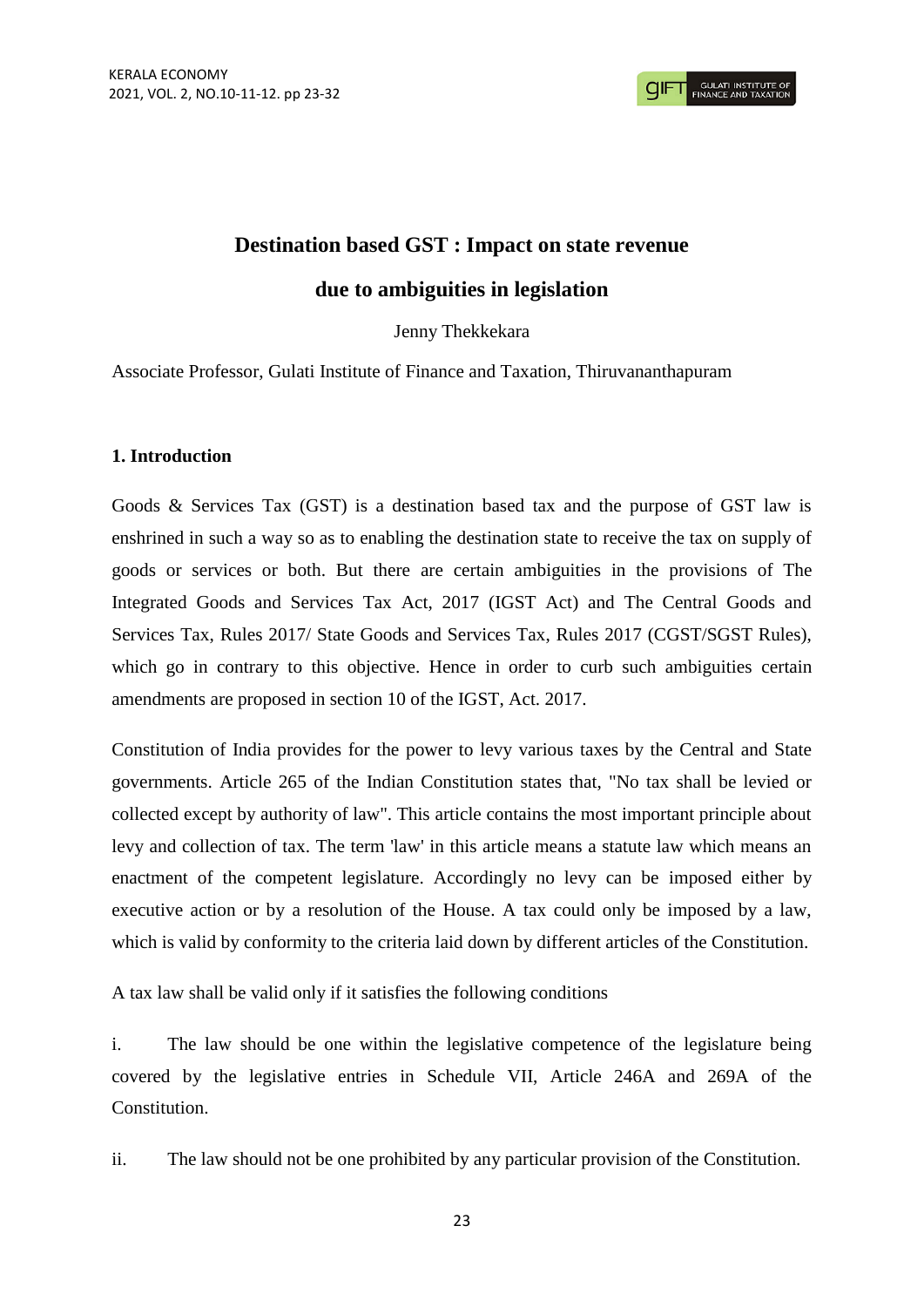iii. The law or the relevant portion thereof should not be inconsistent with the fundamental rights guaranteed by the Constitution.

From the Article it is clear that not only levy but matters pertaining to collection of tax also should be under the authority of law. It provides that no tax shall be levied or collected except by authority of law. The words 'levy' and 'collection' are used in the Article in a comprehensive manner and they are intended to include and cover the entire process of taxation commencing from levy of tax to the collection of tax. The article enjoins that every stage in this entire process must be authorised by law. 'Levy tax' means to impose or assess to impose or collect tax under the authority of law. It is a unilateral act of superior legislative power to declare the subjects and rates of taxation and to authorise the collector to proceed to collect tax. The levy of tax is generally a legislative function, assessment is a quasi-judicial function and collection is an executive function. The expressions 'levy', 'assessment' and 'collection' embrace in their broad sweep all the proceedings which can possibly be imagined for raising money by the exercise of the power for taxation.

Therefore, each tax levied or collected has to be backed by an accompanying law, passed by Parliament or by State Legislatures. Hence Article 265 mandates for enacting law for implementation of GST. As a result three Acts were passed, two by the Parliament and one by respective State Legislature.

## **Constitutional amendment for GST**

A federal constitution postulates distribution of the legislative powers between the Union and the States. Different subjects on which they can make laws are identified and both have to operate from the fields allotted to them. The boundaries are well demarcated and provisions are made in the Constitution prescribing the manner by which the legislative powers granted to them are to be exercised. Articles 245 to 255 and Article 269A of the Constitution deal with the respective powers of the Union Parliament and the State legislatures and the subjects assigned to each of these legislatures with reference to legislation. The division of power is in respect of territory as well as subject matter.

The subject matter of laws made by the Parliament and the State Legislatures were dealt by Article 246 only, prior to the 101st Constitutional Amendment Act. The subjects for legislation have been enumerated in three lists in the Seventh Schedule to the Constitution. List I or the Union List, List II or the State List, List III or the Concurrent List. The Union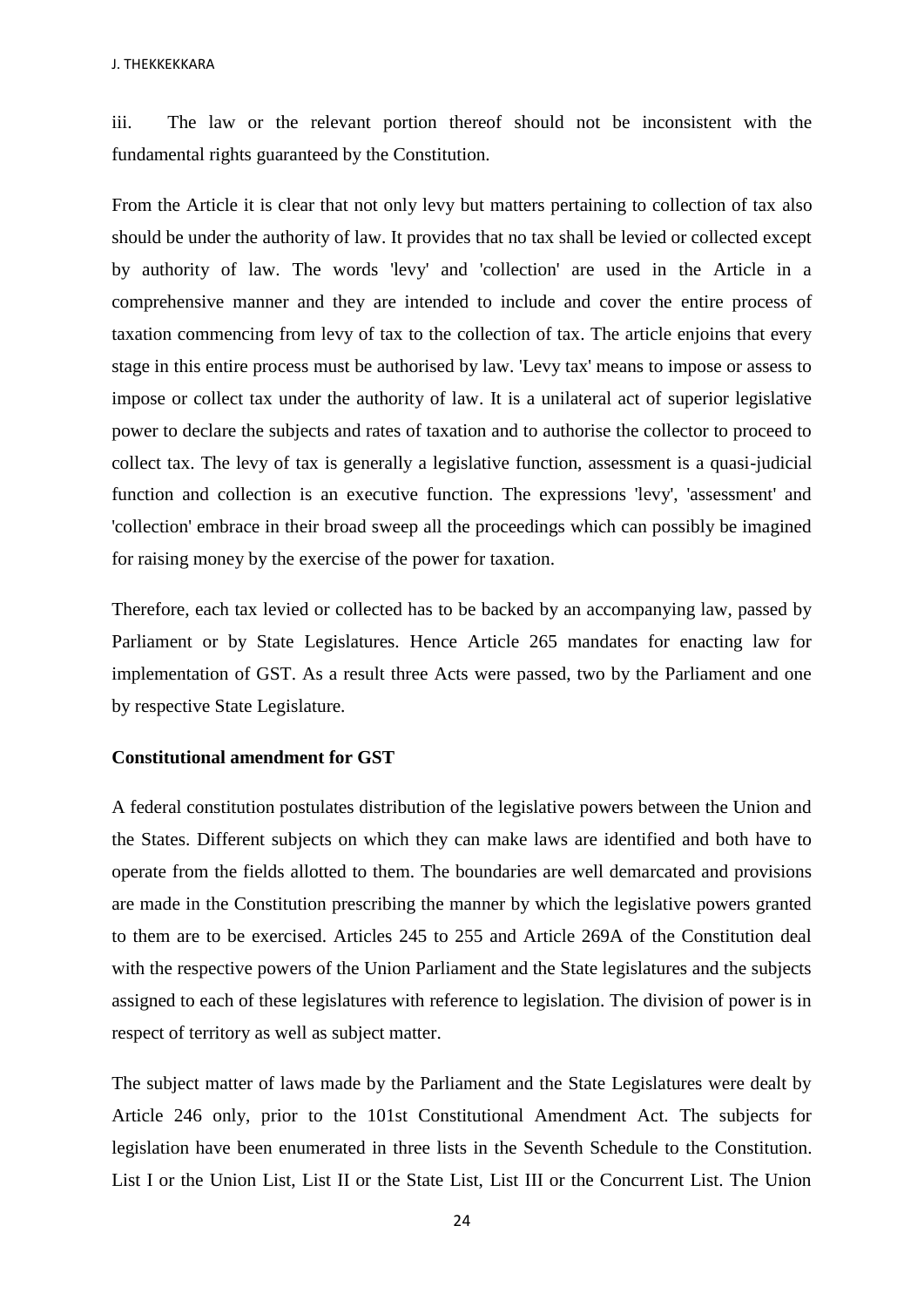Parliament and the State Legislatures have exclusive powers of legislation in regard to the subjects in List I and List II respectively. Both the Union and the States can make laws in respect of the subjects enumerated in List III.

The 101st Constitutional Amendment Act was enacted on 8th September 2016 with the purpose of implementing Goods and Service Tax (GST). The primary object of implementing GST was to eliminate multiplicity of taxes on goods and services, its cascading effect and increased compliance cost. The taxable event under GST is supply and GST is levied on the supply of Goods or Services or both.

GST on intra state supply of goods or services, the Centre and the appropriate State shall concurrently levy Central GST (CGST) and State GST (SGST) respectively and on inter state supply of goods or services where the Centre will levy Integrated GST (IGST).

#### **Concurrent legislative power for centre and states - Article 246 A**

Till the introduction of the 101st Constitutional Amendment Act there was strict demarcation of legislative powers, in tune with the Federal nature of our Constitution as in Articles 246 side by side the VIIth schedule of the Constitution.

The salient feature of Article 246A, introduced by 101st Constitutional Amendment Act is that in the case of GST on intrastate transactions, both Parliament and State legislatures can enact laws to levy tax concurrently.

Article 269A, introduced by 101st Constitutional Amendment Act provides for Parliament's exclusive power to enact law for levy of GST on transactions in the course of inter state trade or commerce.

#### **Ambiguity in provisions of CGST/SGST and IGST Acts**

The CGST and IGST Acts by the Parliament and the SGST Acts by different State Legislatures are not all exhaustive and are with ambiguity in levying of taxes on various transactions, which, in turn have become a subject of judicial review and interpretation. There are loopholes in these Acts which need immediate legislative actions to clear them off. Otherwise the same would end up in such a situation that the destination based States, being deprived of receiving their share of eligible tax thus annulling the very purpose of GST. The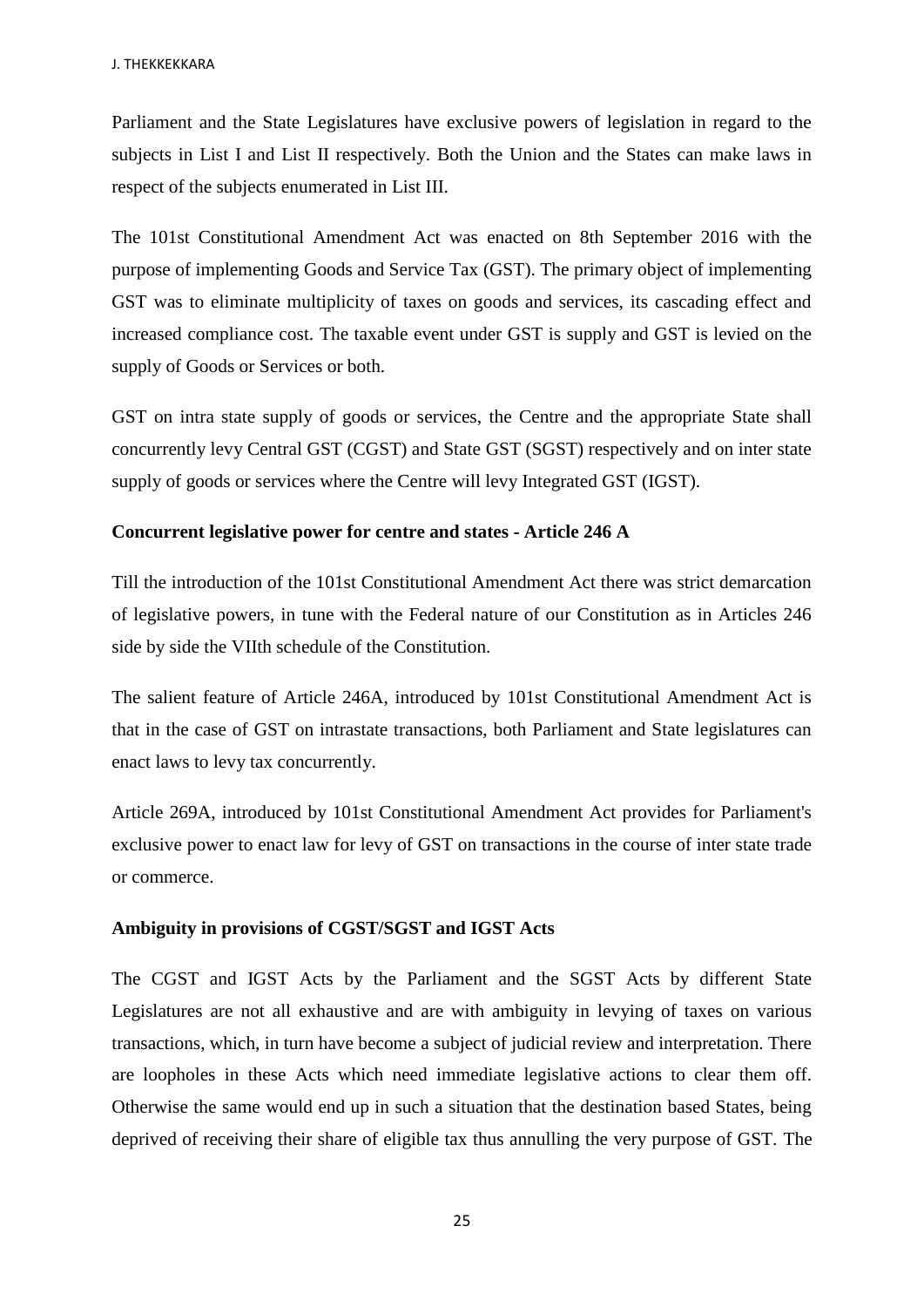revenue loss happens to the destination based States, in certain situation due to the ambiguity in legislative enactment.

Courts are to interpret the existing provisions and cannot don the role of the law maker. If at all there are loopholes in taxing statutes the courts are not fill it up but it is for the legislature to act upon to cure the defects.

The purpose of Goods and Services Tax Act was to enable the destination State to receive the tax on supply of goods or services or both. But there are certain ambiguities in the provisions of Integrated Goods and Services Tax Act, 2017 (IGST Act) and Central Goods and Services Tax, Rules 2017/ State Goods and Services Tax, Rules 2017 (CGST/SGST Rules), which go in contrary to this objective. One such instance is the case decided by the High Court of Kerala in KUN Motors Co. Pvt. Ltd. Vs. State of Kerala (2019) 27 KTR 301(Ker).

#### **Case law**

The first appellant KUN Motor Co. Ltd. is a dealer in Motor Vehicles in Puducherry and the second appellant, a resident of Thiruvananthapuram in Kerala who purchased a Fancy Motor Car from the Puducherry dealer. A temporary registration was taken from Motor Vehicles Department Puducherry by the second appellant along with insurance coverage. The second appellant entrusted the logistics division of the dealer for transporting the car to Kerala.

The invoice issued by the dealer to the second appellant for the purchase of the car was an IGST invoice. The dealer issued the IGST invoice to the second appellant, by following Rule 59 of the CGST/SGST Rules which stipulate that while furnishing details of outward supplies, the dealer is to furnish invoice wise details of all inter state supplies with an invoice value of more than two and a half lakh rupees made to an unregistered person {Rule 59 (2) (a) (ii)}. The Validity of this IGST invoice was one of the matters in question in the present case decided by the Hon'ble High Court of Kerala.

The dealer also issued an invoice showing collection of IGST towards transportation charges of the Car. This was not a subject matter for consideration by the High Court, as the same was good in law as per GST Law.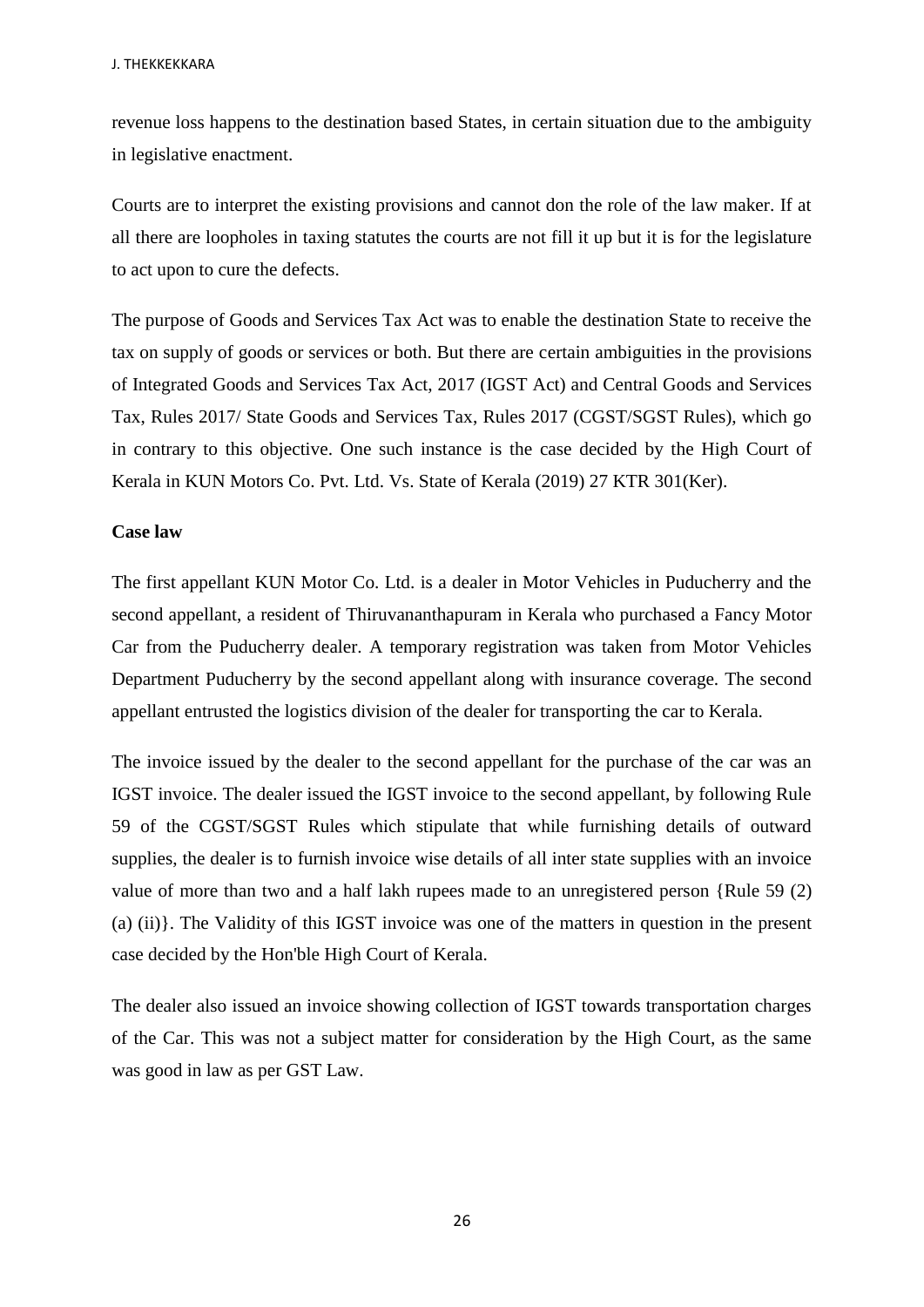## **Major question of law**

Whether the issuance of IGST invoice by the dealer to the second appellant for purchase of the car was good in law?

#### **Findings of the court**

When a person residing in one state purchases goods from another state for his own use, the supply with respect to the transaction terminates at the time when the person takes possession of the goods so purchased at the State of purchase.

As per section 10(1) (a) of the IGST Act, "where the supply involves movement of goods, whether by the supplier or the recipient or by any other person, the place of supply of such goods shall be the location of the goods, at the time at which the movement of goods terminates for delivery to the recipient".

The court held that, in the present case, the supply of the goods - Car is an intra-state supply as the movement was terminated at Puducherry, as the second appellant - the purchaser is a person not required to take registration as per GST Law.

The court pointed out that the provisions of section 7  $\&$  section 8 of the IGST, Act (which deals with inter state supply & intra state supply) are always subject to Section 10 of the IGST Act, 2017.

Accordingly the Court held that, movement of goods, after the termination of sale and coming into effect of the delivery of goods sold, the sale is an intra-state supply, whether it be inside the state or outside the state. It also says that it is the prerogative of the purchaser who owns the goods, with whom the property in such goods vests and such movement would not be one that which is occasioned by the sale transaction or supply thereon.

The court reviewed sections  $7 \& 8$  of the IGST Act and its readability with regard to section 10 of the IGST Act. Section 10 of the IGST Act is the one which provides for the determination of the place of supply of goods. Section 7, section 8 & section 10 of IGST Act are the corresponding provisions which would determine the nature of supply of goods whether it is inter state or intra state.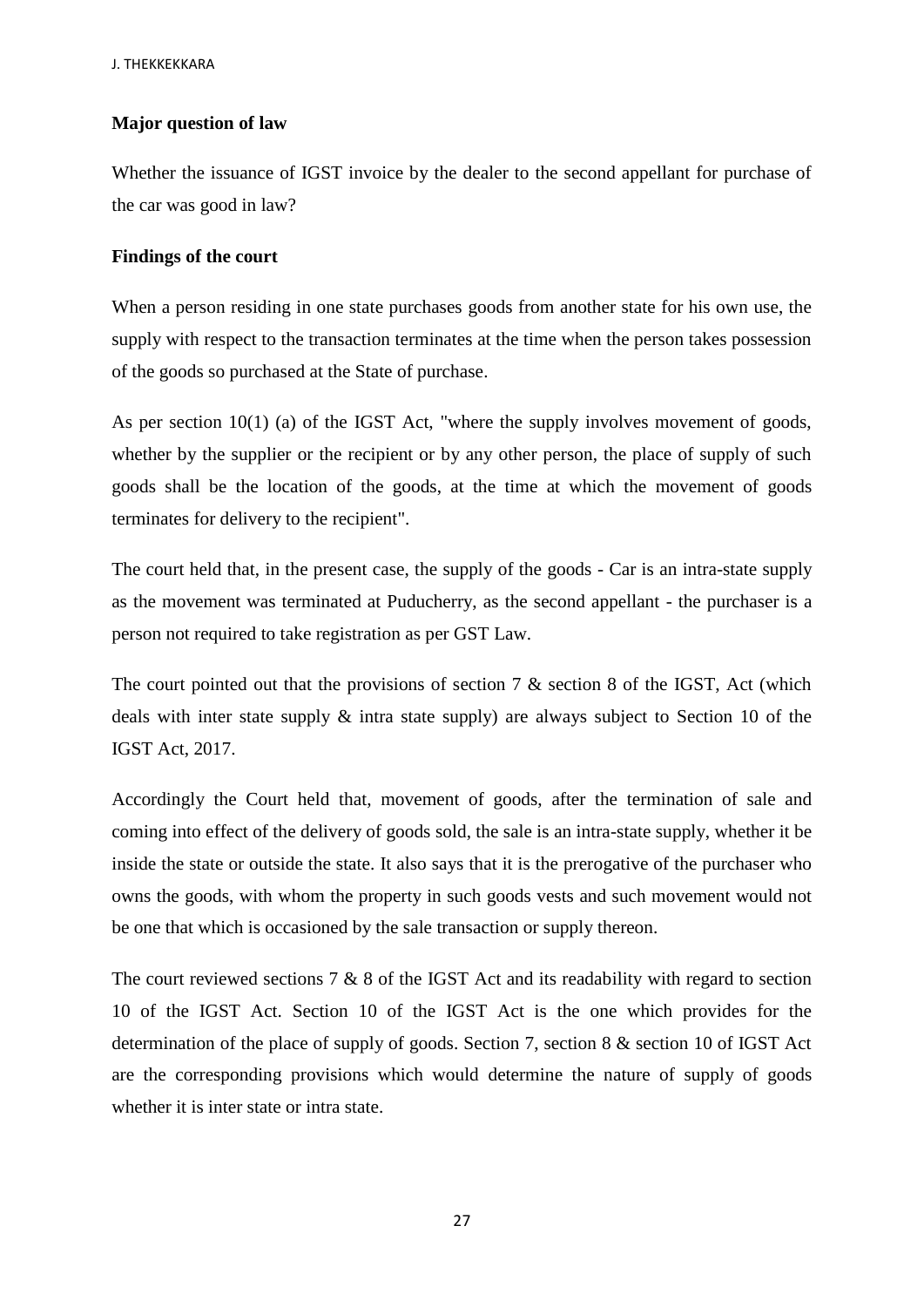## **Inter state supply Vs. Intra state supply**

The nature of supply of goods whether inter state or intra state transaction is determined on the basis of section 7 & section 8 of the IGST Act. Nature of supply is not a question of fact, but it is an application of law to the fact situation, to identify the right kind of tax applicable to a transaction. Therefore it is section 7 which determines what is "inter state supply" of goods or services, which is liable to tax under the IGST Act.

Section 7 of the IGST Act deals with inter state supply. This provision is subject to the provisions of section 10 of the IGST Act (which determines place of supply of goods) because any interpretation or application of section 7 of the IGST Act cannot be in derogation of the place of supply of goods contemplated by section 10 of the IGST Act. Place of supply is important to determine the kind of tax (i.e. CGST/SGST or IGST) that is to be applied on a transaction.

When the location of supplier and place of supply are in two different states, then it will be inter state supply and the IGST Act is the one which is applicable for such transactions.

Section 8 of IGST Act provides that when the location of supplier and the place of supply are in the same state, then it will be an intra-state supply and CGST/SGST Acts are applicable to these transactions.

Place of supply is a legal term and therefore the meaning assigned to it in law under section 10 of IGST Act must be followed.

The court held in KUN Motors case that 'the nature of the transaction whether it is inter-State or intra-State supply is to be decided from the provisions in the statute and not by the intention or understanding of the parties to the transaction'.

So the legal position is that in order to determine the place of supply of goods, what is relevant is that the movement of goods should be occasioned by the transaction of supply. In such circumstances the location of supply would be the location of the goods, at the time at which the movement of goods terminates for delivery to the recipient. In short the location of the supply would be fixed as the place where the goods are delivered so as to apply section 7 or section 8 of IGST Act, 2017.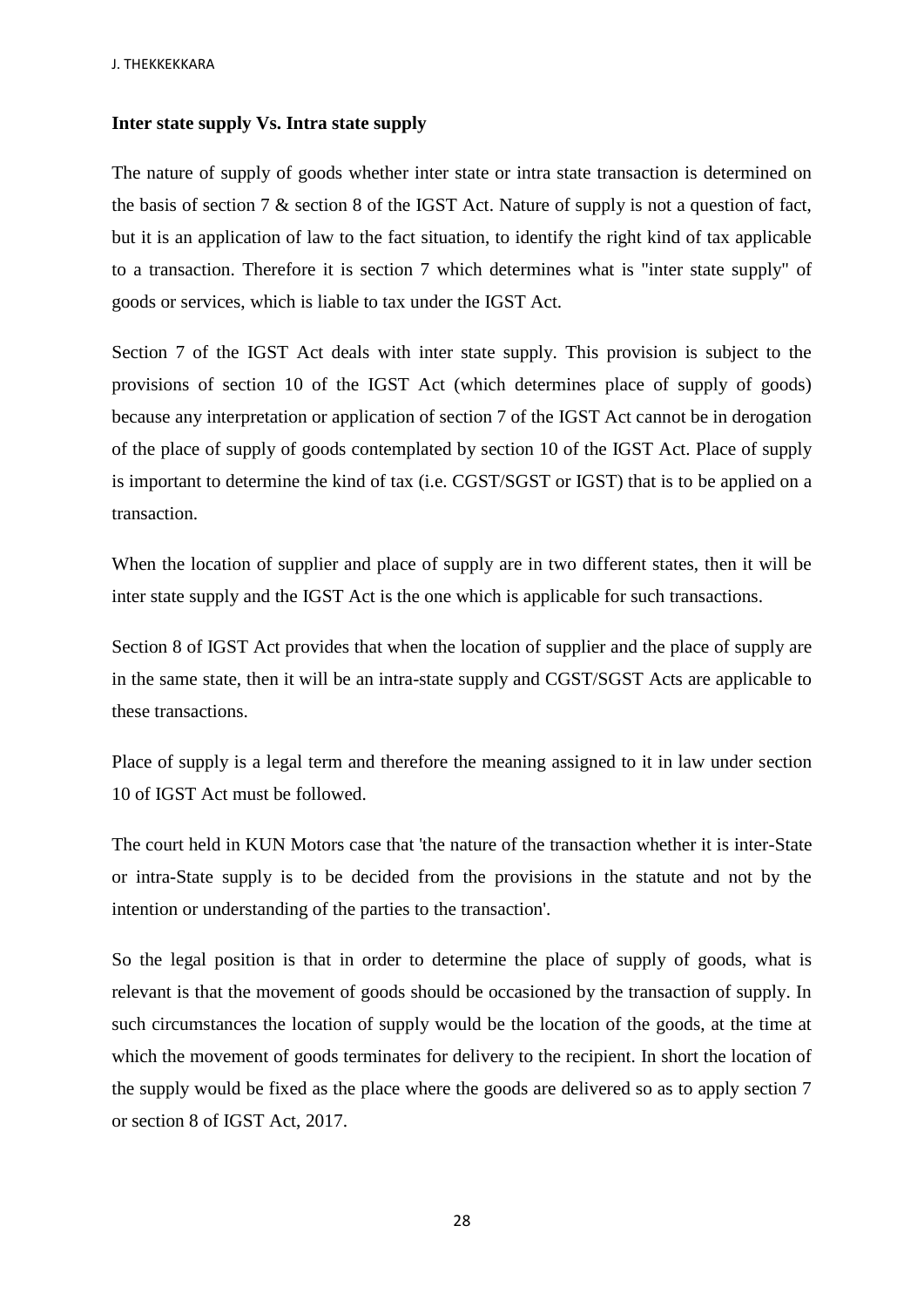The legal position accepted by the court in KUN Motors case, is that a transaction which terminates with the supply within a State is an intra-State supply. And hence CGST and SGST shall be applicable for such supply. So the IGST invoice issued by the dealer in the present case is not good in law as such legal binding is not provided on the dealer as per GST law.

It is assumed that the dealer issued the IGST invoice in accordance with the directive in Rule 59(2) (a) (ii) (CGST/SGST Rule, 2017) with regard to filing of invoice wise details of inter state supplies worth more than Rupees Two and a half lakh made to an unregistered person (Form GSTR 1 - outward supply)

The legal ratio in the cases decided before coming into force of GST law is applicable to inter state and intrastate transactions, in the absence of specific provisions in GST law.

In T.Bapputty Vs Government of Kerala (1961) 12 STC 722 (Ker). The court held that inter state movement contemplated should be closely linked with the sale of the goods and is not intended to cover later movements undertaken for the better enjoyment of the goods after the title has passed. If the owner moved his own goods to outside the State for better enjoyment to what has been earlier acquired, the movement would not in the commercial sense form part of the flow or course of trade and therefore would not be inter state. The same situation as in the case on hand.

If the dealer disputes the sales as the one taking place inside the state the onus of proving that it is inter state is on the revenue. (Commissioner of Sales Tax Vs. Suresh Chand Jain (1988) 70 STC 45 (SC); 1988 AIR 1197

Even if the buyer is moving the goods outside the State while such movements are under the contract of sale, the sale is inter state. (State of Bihar Vs Tata Engineering and Locomotive Co. Ltd (1971) 27 STC 127 (SC).

If the buyer is taking the goods outside the State of sale independent of the contract of sale, the sale is an intrastate one. (Commercial Tax Officer Vs Poddar Spinning Mills (1987) 67 STC 359 (Raj).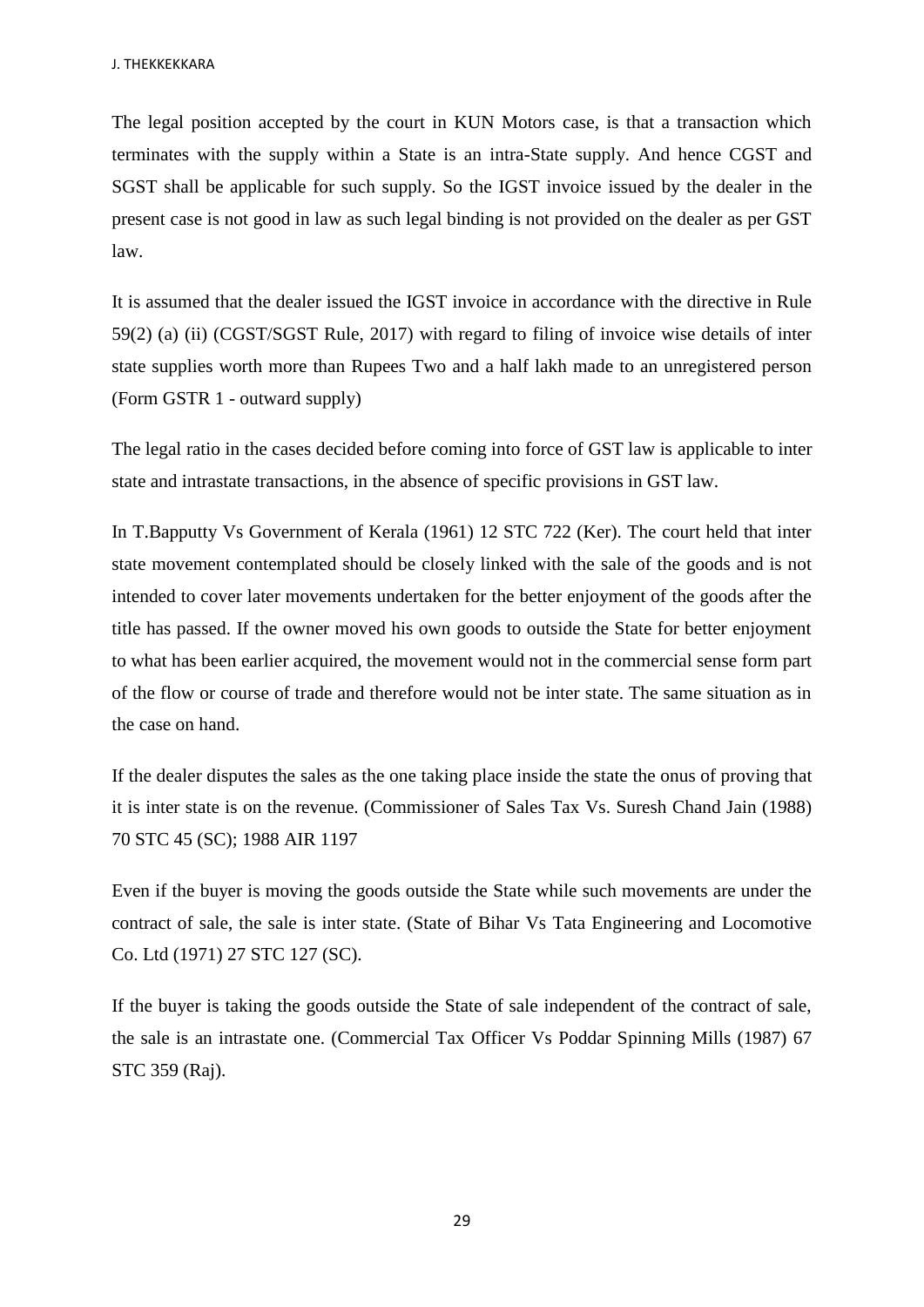The mere fact that buyer was from outside the State and moved the goods outside the State is not sufficient to constitute it as inter state sale. (Commissioner of Sales Tax Vs. Poddar Spinning Mills (1987) 67 STC 359 (Raj).

#### **The position may be illustrated as follows:**

When a dealer or manufacturer within the State 'X' purchases goods for the purpose of further sale or manufacture within 'X' State from an outside State 'Y', the dealer transports it to his/her manufacturing unit or dealership in 'X' State then the transaction occasions the movement of goods. In such sales, the sale occurs outside 'Y' State, the place of supply of goods is in 'X' State since the transaction of sale occasions the movement of goods from 'Y' State to 'X' State and the supply is terminated in 'X' State; whether the movement is by the supplier or the recipient himself. It is an inter state supply.

But, when a person (consumer) residing in 'X' State goes to 'Y' State and purchase goods for his own use, the supply with respect to the transaction terminates on the individual taking possession of the goods in 'Y' State. The movement of the goods, after such sale is terminated and delivery is effected, whether it be inside the 'Y' State or to outside the 'Y' State, then it would be the prerogative of the purchaser, who owns the goods, in whom the property in such goods vests and such movement would not be that occasioned by the sale transaction or the supply thereon. This is a situation as in section  $10(1)$  (c) of the IGST Act - which provides that, "where the supply does not involve movement of goods, whether by the supplier or the recipient, the place of supply shall be the location of such goods at the time of the delivery to the recipient;

The principles of interpretation of fiscal statutes are stated by various decisions of the court that, in fiscal statutes one must have regard to the letter of the law and not to the spirit of the law. While construing taxing statutes it is not the function of the court to give to the words a strained and unnatural meaning and that the subject can be taxed only if the Government satisfies the court that the case falls strictly within the provisions of the law. The general rule is that a fiscal statute should be construed strictly, that is the words of the statute should clearly impose the tax upon the tax-prayer. If the statute contains a loop-hole it is not the function of the court to close it by a strained construction in reference to the supposed intention of the legislature. The legislature must then step in to resolve the ambiguity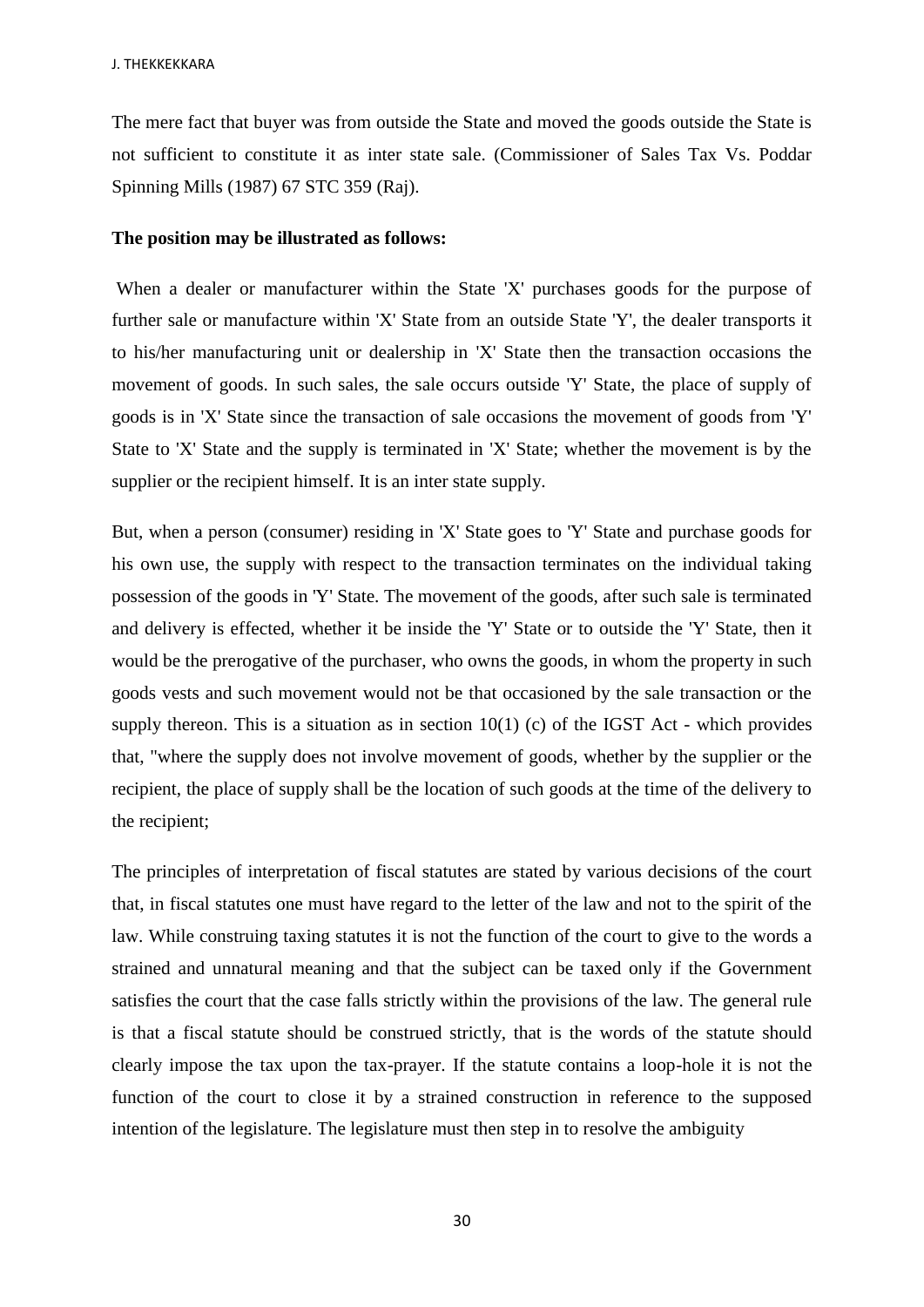The most important points in interpreting a taxing statute is that a taxing statute should be strictly construed and in a taxing statute the court should look at the letter of the law and no subject shall be taxed unless the case falls strictly within the letter of the law.

Rule 59 (2) (a) (ii) of CGST/SGST Rules 2017 is in total contradiction to section 10 of the IGST Act, 2017.

From the above rules it can be seen that there is a contradiction in the provisions of section 10 (1) (a) of the IGST Act and Rule 59 (2) (ii) of the CGST/SGST Rules 2017. Therefore even if delivery is terminated within the State of Supply and if the value of the invoice is more than rupees two and a half lakh rupees made to the unregistered persons, then the supplier is compelled to issue IGST invoice treating it as an inter state supply. As the dealer had to issue the IGST invoice in accordance with the directive in Rule 59 (2) (a) (ii) (CGST/SGST Rules, 2017) with regard to filing of invoice wise details of inter state supplies worth more than rupees two and half lakh made to an unregistered person, in Form GSTR-1 outward supply. But as per the provisions of section 8 read with section 10 (1) (a) of the IGST Act, it is an intra-state supply. Therefore, Court held in KUN Motors Co. Pvt. Ltd. Vs. State of Kerala (2019) 27KTR 301(Ker) that it's an intrastate Supply.

The above ambiguity will create litigations and will lead to revenue loss to the destination state. So in order to resolve the above ambiguity an amendment may be made in section 10 of the IGST Act by inserting a proviso in section 10 by way of a deeming provision. In the case of transactions to unregistered persons, where the address given in the invoice is a State other than the State which has effected the supply, it shall be deemed to be an inter state supply, even if the supply terminates within the State of supply.

It is pertinent to note that there is no provision whatsoever made out either in the CGST/SGST or IGST Act or corresponding Rules which stipulate the dealer to the issuance of an IGST invoice to unregistered purchaser. What provoked the dealer in the present case to issue an IGST invoice is a condition laid down in Rule 59(2) (a) (ii) of CGST/SGST Rules 2017, mandating the dealer to furnish invoice wise details of inter state supplies with invoice value more than two and a half lakh rupees made to an unregistered person.